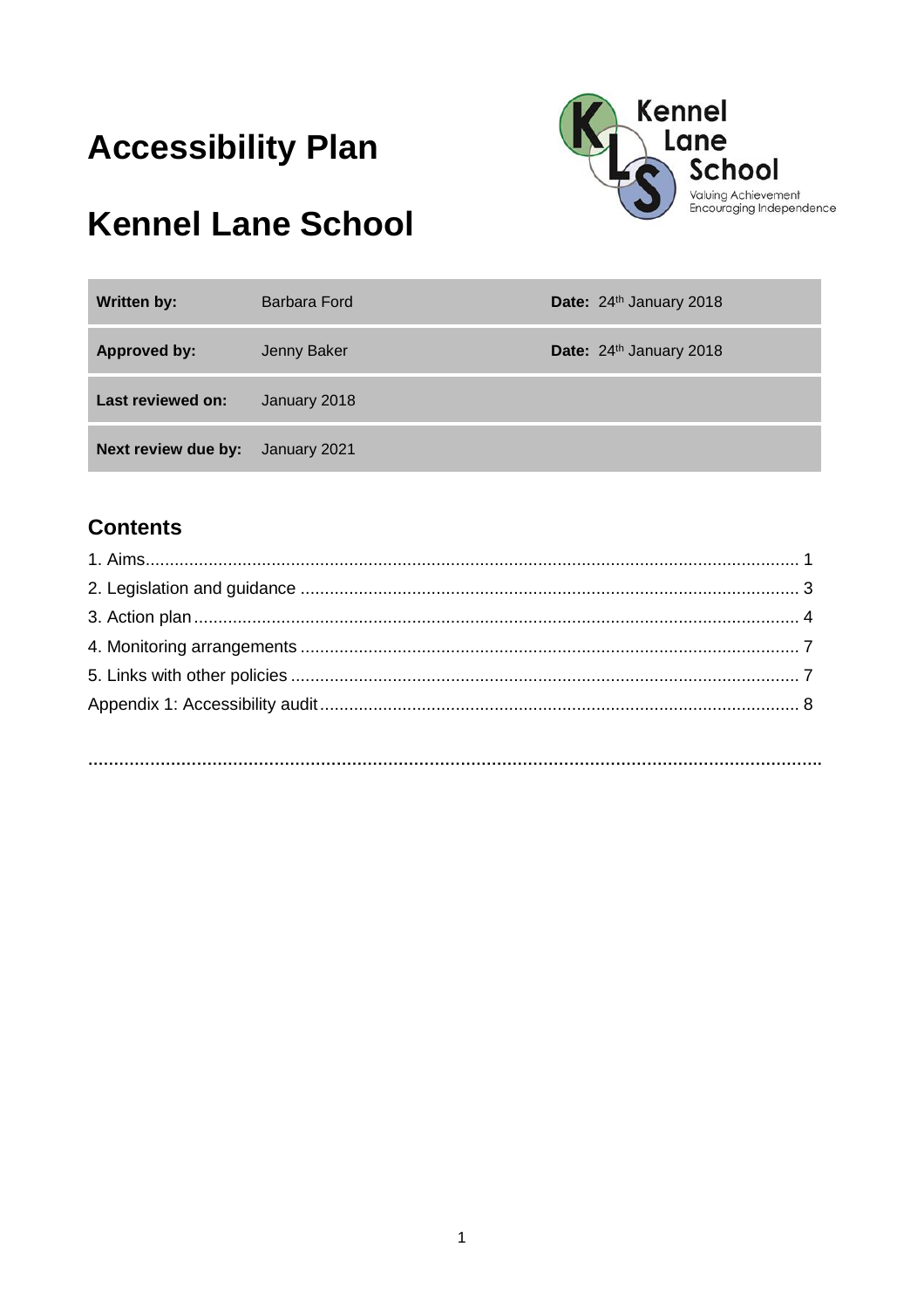#### **1. Aims**

Schools are required under the Equality Act 2010 to have an accessibility plan. The purpose of the plan is to;

- Increase the extent to which disabled learners can participate in the curriculum
- Improve the physical environment of the school to enable disabled learners to take better advantage of education, benefits, facilities and services provided
- Improve the availability of accessible information to disabled learners

Our school aims to treat all its learners fairly and with respect. This involves providing access and opportunities for all learners without discrimination of any kind.

Kennel Lane School is committed to providing a safe, secure and healthy environment for all our learners, staff and visitors. We take our accessibility responsibilities very seriously and work closely with our professional partners to ensure a well co-ordinated approach to the needs of children and young people in our care. We aim to be recognised by the wider community as an innovative and leading provider of education for children and young people with special educational needs, securing the best possible outcomes for our learners, enhancing and developing the lives of children and young people attending our school by valuing achievement and encouraging independence.

The plan will be made available online on the school website, and paper copies are available upon request.

Our school is also committed to ensuring staff are trained in equality issues with reference to the Equality Act 2010, including understanding disability issues.

The school supports any available partnerships to develop and implement the plan.

Kennel Lane School develops and maintains excellent relationships with its professional and community partners. In addition to the dedicated staff team that work with learners in school, Kennel Lane thrives on the input from other professionals, agencies and charities.

The Governors provide strategic leadership to the school ensuring clarity of vision, ethos and strategic direction of our school. Holding our Headteacher to account for the educational performance of the school and its learners, and the performance management of staff and overseeing the financial and other resources of the school, making sure that the school environment is developed and maintained.

Many agencies work with students at Kennel Lane School to provide additional services and programmes. Some programmes, such as Occupational Therapy, Speech and Language Therapy (SaLT) and Physiotherapy are ongoing and professionals from these teams work with learners on a regular basis. Kennel Lane School has two nominated Sensory Impairment teachers, one for VI and one for HI who works with individual learners.

Other agencies contribute to the wellbeing of learners in a different way and teaching staff at Kennel Lane, often consult with them to help improve the wellbeing of our young people. Kennel Lane School has strong links with the NHS, Social Care team and Child and Adolescent Mental Health Services (CAMHS).

As a central part of the community, Kennel Lane School greatly appreciates the help it receives from community partners such as Bracknell Forest Borough Council, the Kerith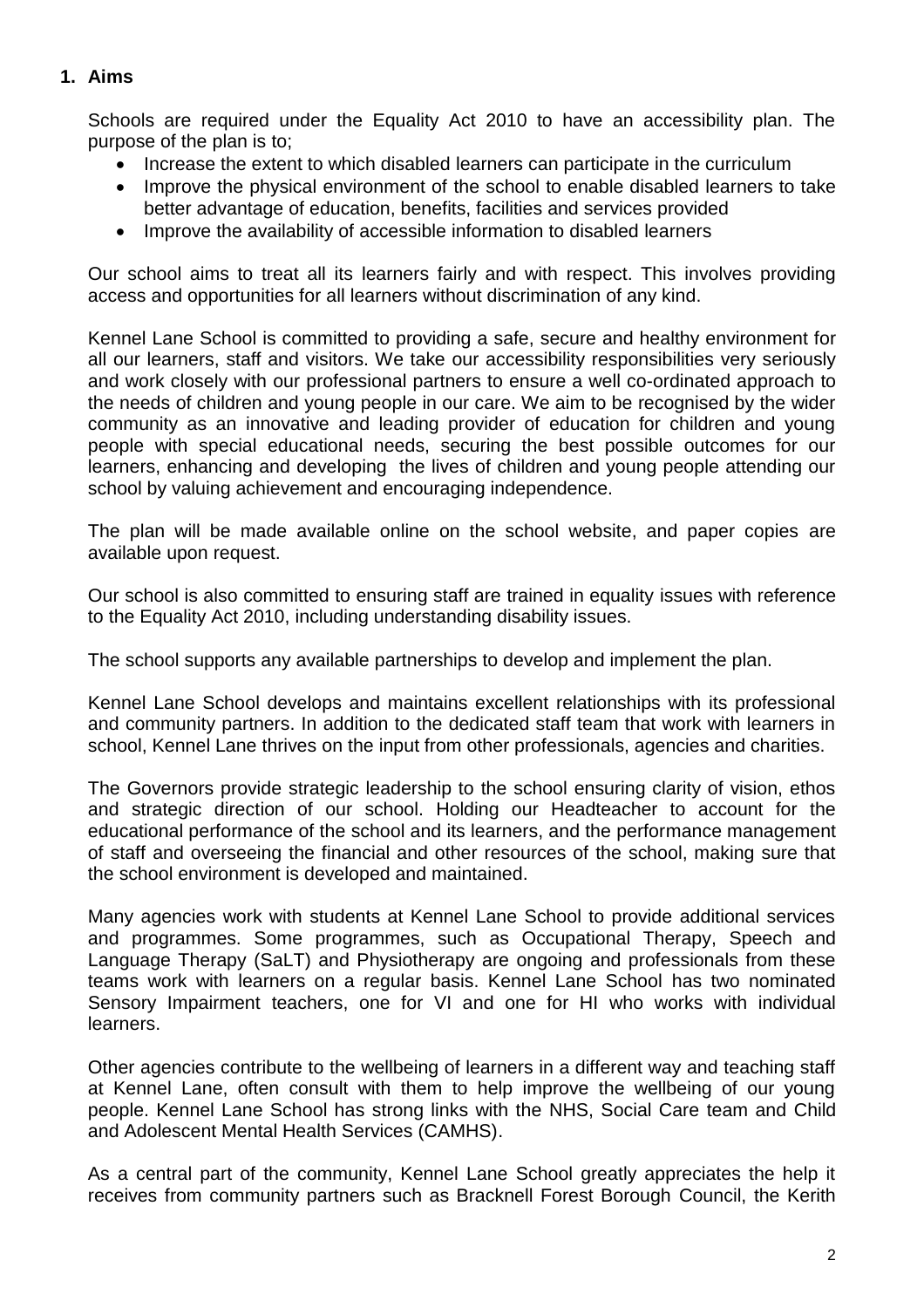Centre and the Family Support Centre. We also have strong links with local schools and colleges that some of our learners attend on placement or as part of a wider inclusion programme.

Our school's complaints procedure covers the Accessibility Plan. If you have any concerns relating to accessibility in school, this procedure sets out the process for raising these concerns.

#### **2. Legislation and Guidance**

This document meets the requirements of [schedule 10 of the Equality Act 2010](http://www.legislation.gov.uk/ukpga/2010/15/schedule/10) and the Department for Education (DfE) [guidance for schools on the Equality Act 2010.](https://www.gov.uk/government/publications/equality-act-2010-advice-for-schools)

The Equality Act 2010 defines an individual as disabled if he or she has a physical or mental impairment that has a 'substantial' and 'long-term' adverse effect on his or her ability to undertake normal day to day activities.

Under the [Special Educational Needs and Disability \(SEND\) Code of Practice,](https://www.gov.uk/government/publications/send-code-of-practice-0-to-25) 'long-term' is defined as 'a year or more' and 'substantial' is defined as 'more than minor or trivial'. The definition includes sensory impairments such as those affecting sight or hearing, and long-term health conditions such as asthma, diabetes, epilepsy and cancer.

Schools are required to make 'reasonable adjustments' for learners with disabilities under the Equality Act 2010, to alleviate any substantial disadvantage that a disabled learner faces in comparison with non-disabled learners. This can include, for example, the provision of an auxiliary aid or adjustments to premises.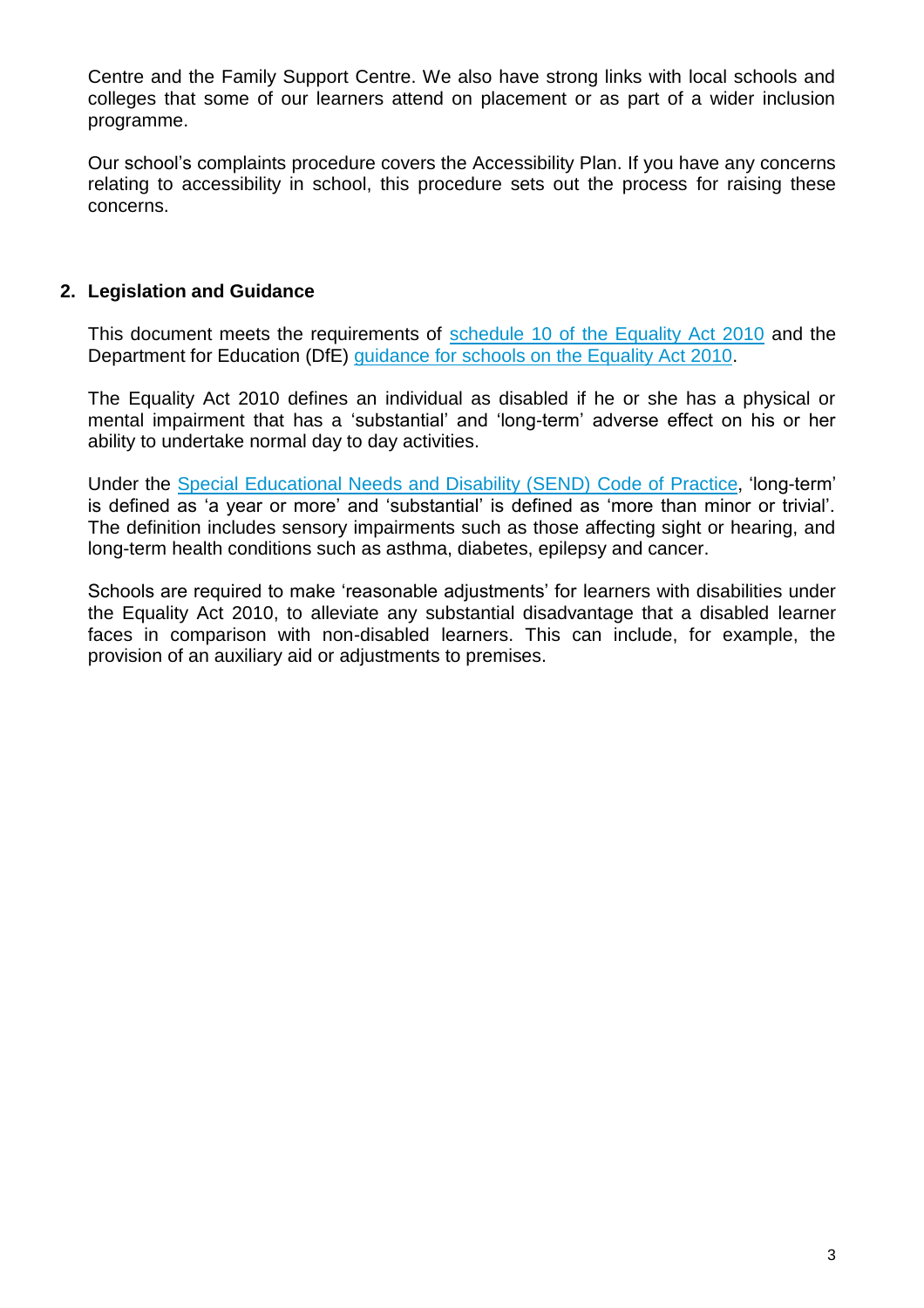## **3. Action plan**

This action plan sets out the aims of our accessibility plan in accordance with the Equality Act 2010.

| Aim                                                                                                                                                                                                                                                  | <b>Current good practice</b>                                                                                                                                                                                                                                                                                                                                                                                                                                                                                                                                                                                                                                                   | <b>Objectives</b>                                                                                                                                                                                                                                                                                                                                                                                                                                                                                                                               | <b>Actions to be</b><br>taken                                                                                                                                                                                                                                                                                                                                                                                               | <b>Person</b><br>responsible                                | Date to<br>complete<br>actions<br>by | <b>Success criteria</b>                                                         |
|------------------------------------------------------------------------------------------------------------------------------------------------------------------------------------------------------------------------------------------------------|--------------------------------------------------------------------------------------------------------------------------------------------------------------------------------------------------------------------------------------------------------------------------------------------------------------------------------------------------------------------------------------------------------------------------------------------------------------------------------------------------------------------------------------------------------------------------------------------------------------------------------------------------------------------------------|-------------------------------------------------------------------------------------------------------------------------------------------------------------------------------------------------------------------------------------------------------------------------------------------------------------------------------------------------------------------------------------------------------------------------------------------------------------------------------------------------------------------------------------------------|-----------------------------------------------------------------------------------------------------------------------------------------------------------------------------------------------------------------------------------------------------------------------------------------------------------------------------------------------------------------------------------------------------------------------------|-------------------------------------------------------------|--------------------------------------|---------------------------------------------------------------------------------|
| Increase access to<br>the curriculum for<br>learners with a<br>disability.<br>All learners<br>attending Kennel<br>Lane School have<br>additional<br>educational needs<br>and some have<br>additional physical<br><i>impairment or</i><br>limitation. | A review of individual<br>requirements is made before a<br>learner is offered a place at the<br>school, to ensure that we can fully<br>meet their needs and that we are<br>a suitable and appropriate<br>placement.<br>Our school offers a differentiated<br>curriculum for all learners based<br>on their ages and abilities.<br>We use resources tailored to the<br>needs of learners who require<br>support to access the curriculum.<br>Curriculum progress is tracked for<br>all learners.<br>Targets are set effectively and are<br>appropriate for learners with<br>additional needs.<br>The curriculum is reviewed to<br>ensure it meets the needs of all<br>learners. | As the school offers a<br>Foundation through to<br>Sixth Form provision,<br>there are differing<br>physical requirements<br>depending on the age<br>and dependency of the<br>learners.<br>All learners are working<br>towards a set of<br>individualized objectives<br>which are regularly<br>reviewed, assessed for<br>progress and updated<br>with parents and carers.<br>The school aims to<br>increase independence<br>and inclusivity, with<br>ready access to all<br>areas of the curriculum<br>regardless of individual<br>needs or age. | All learners have an<br><b>EHCP</b> document<br>relating to their needs,<br>the contents of which<br>school take into account<br>when identifying what<br>additional support or<br>resources are required<br>whilst in education.<br>School facilitates the<br>provision of additional<br>therapies such as<br>Speech and Language,<br>physiotherapy,<br>occupational therapy,<br>music therapy etc. on<br>the school site. | SENCO and<br>Senior<br>Leadership<br>Team, Class<br>Teacher | Ongoing                              | Regular measurement<br>and assessment of<br>learner progress and<br>attainment. |
| Improve and<br>maintain access to<br>the physical                                                                                                                                                                                                    | The environment is adapted to the<br>needs of learners as required.                                                                                                                                                                                                                                                                                                                                                                                                                                                                                                                                                                                                            | To provide a secure but<br>accessible environment                                                                                                                                                                                                                                                                                                                                                                                                                                                                                               | Maintain existing<br>provision and provide<br>additional resources or                                                                                                                                                                                                                                                                                                                                                       | SENCO and<br>Senior<br>Leadership                           | Ongoing                              | Individuals accessing<br>all aspects of<br>education with no                    |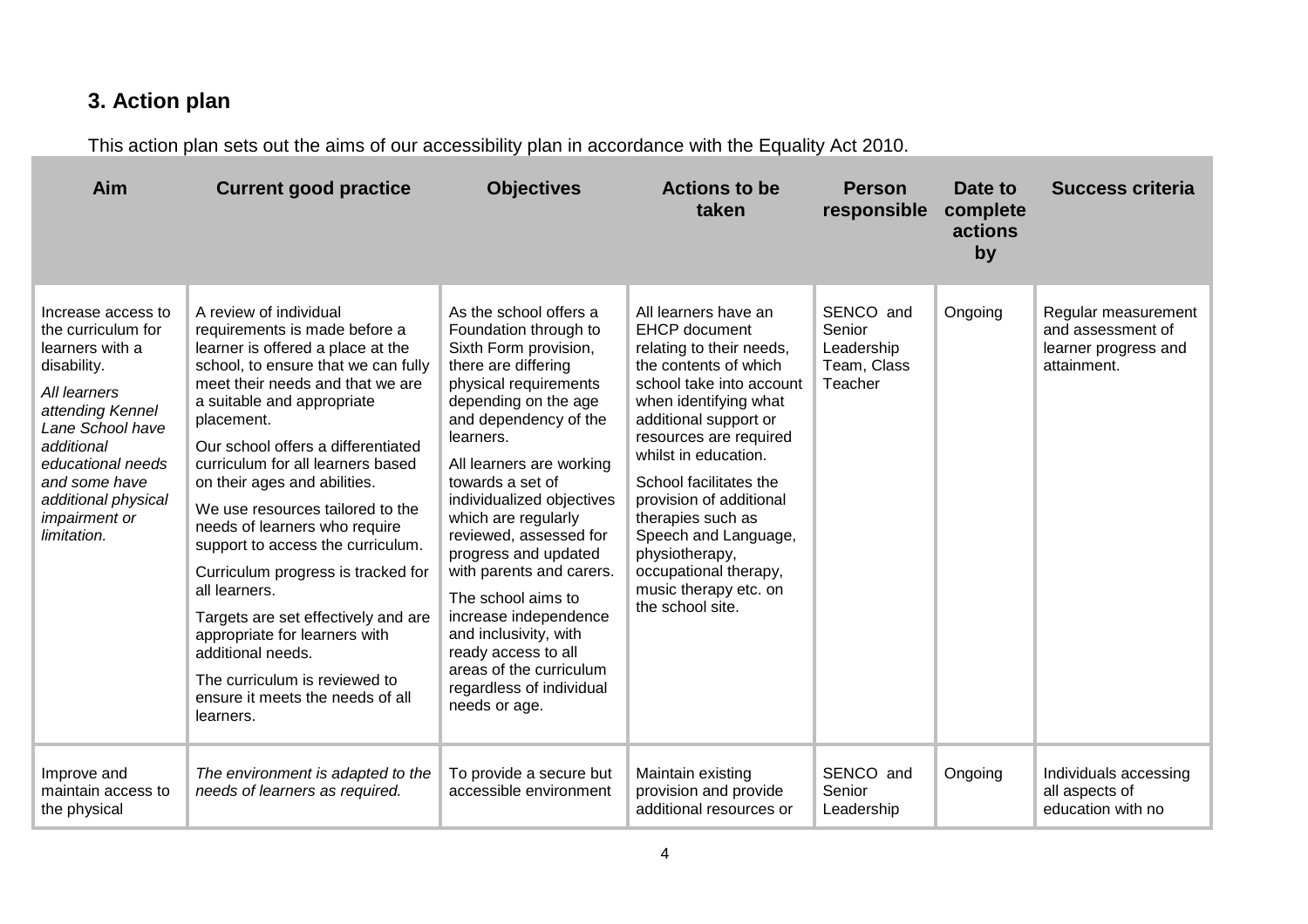| environment                                                                   | This includes:<br>Ramps<br>Wheelchair accessible<br>automatic door buttons in<br>appropriate areas of<br>school<br>Corridor width<br>Disabled parking bays<br>Disabled toilets and<br>changing facilities<br>Library shelves at<br>wheelchair-accessible<br>height<br>Height adjustable tables<br>Accessible model kitchen<br>in the food tech room<br>Wheelchair accessible<br>mini bus for offsite<br>activities<br>Provision of manual<br>handling equipment and<br>hoists | that is age appropriate.                                                                                                                                      | adaptations as deemed<br>necessary.<br>Risk assess and review<br>individual needs and<br>provision whenever<br>there is need due to<br>circumstances or<br>annually, as<br>appropriate.                                                    | Team, Class<br>Teacher, Site<br>Manager,<br><b>Support Staff</b>                                   |         | limitations due to the<br>physical environment<br>or lack of provisions.                                                       |
|-------------------------------------------------------------------------------|-------------------------------------------------------------------------------------------------------------------------------------------------------------------------------------------------------------------------------------------------------------------------------------------------------------------------------------------------------------------------------------------------------------------------------------------------------------------------------|---------------------------------------------------------------------------------------------------------------------------------------------------------------|--------------------------------------------------------------------------------------------------------------------------------------------------------------------------------------------------------------------------------------------|----------------------------------------------------------------------------------------------------|---------|--------------------------------------------------------------------------------------------------------------------------------|
| Improve the<br>delivery of<br>information to<br>learners with a<br>disability | Our school uses a range of<br>communication methods to<br>ensure information is accessible.<br>This includes:<br>Internal signage<br>٠<br>Large print resources<br>Pictorial or symbolic<br>representations                                                                                                                                                                                                                                                                   | To ensure that all<br>appropriate activities<br>and lessons are<br>accessible to learners<br>regardless of their age,<br>abilities or physical<br>limitations | Provide individualised<br>time tables and<br>schemes of work,<br>appropriate to the<br>abilities of the learners.<br>in line with the wider<br>curriculum and termly<br>planning, delivering a<br>progression of both<br>understanding and | Teachers, Key<br><b>Stage Leaders</b><br>and senior<br>Leadership<br>Team, Support<br><b>Staff</b> | Ongoing | Measurement and<br>assessment of learner<br>attainment and<br>progress evidencing<br>continuing learning<br>and understanding. |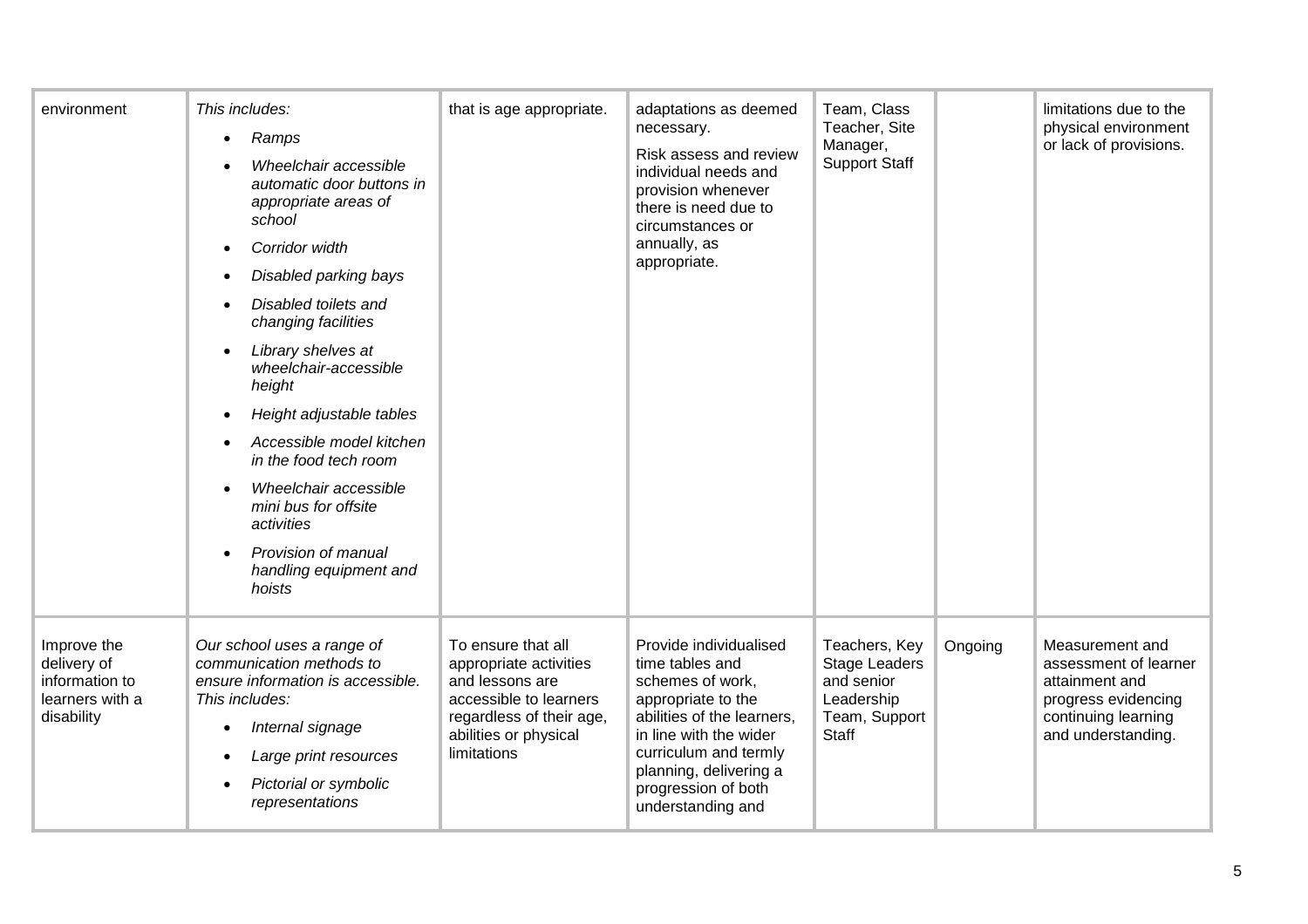| Various individualised<br>communication aids                                        | learning. |  |  |
|-------------------------------------------------------------------------------------|-----------|--|--|
| A high ratio of support<br>staff in each class                                      |           |  |  |
| Staff training and<br>development supporting<br>the delivery of learning<br>schemes |           |  |  |
| Use of appropriate<br>$\bullet$<br>Technology                                       |           |  |  |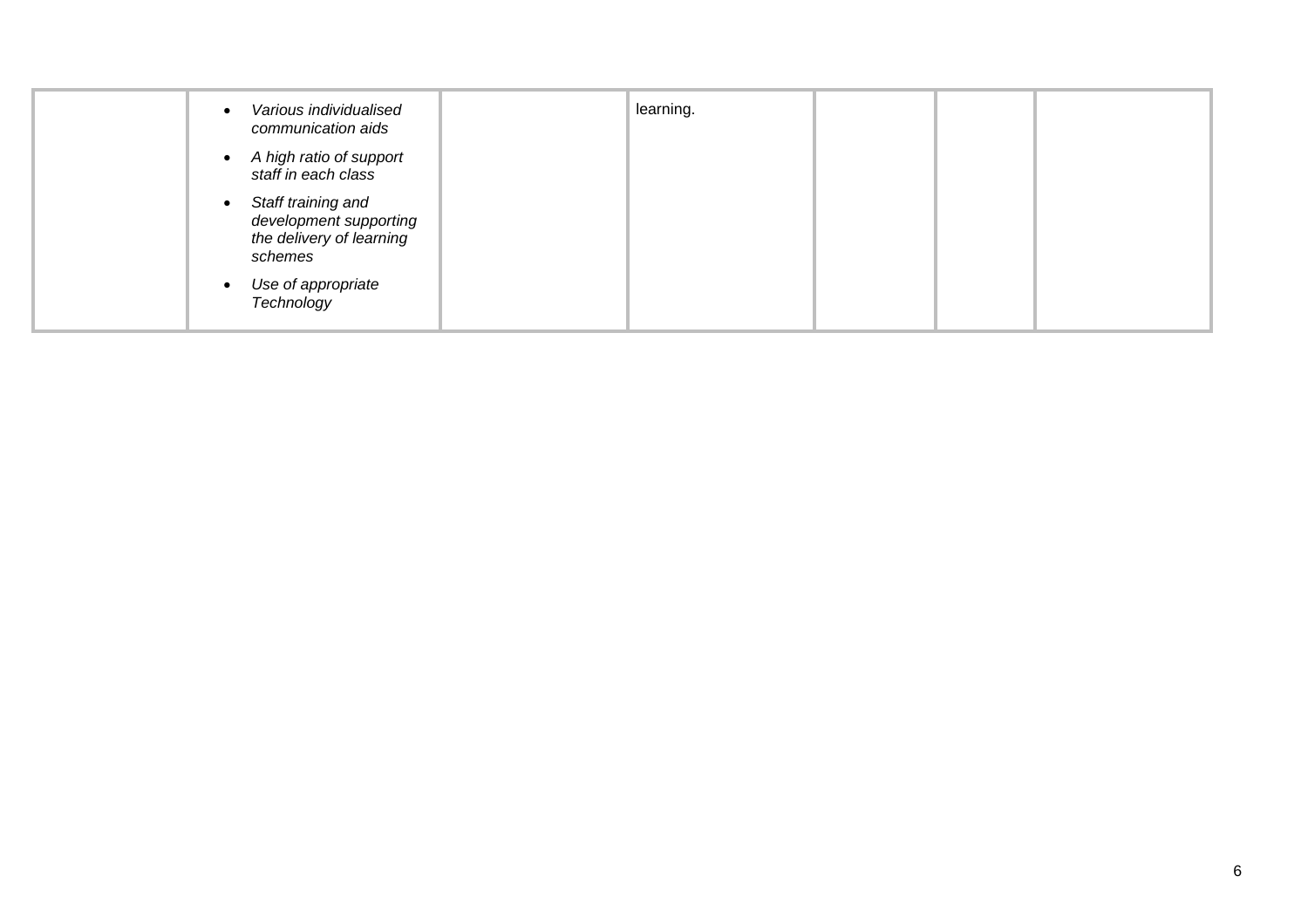### **4. Monitoring arrangements**

This document will be reviewed every **3** years, but may be reviewed and updated more frequently if necessary.

It will be approved by the Headteacher.

### **5. Links with other policies**

This accessibility plan is linked to the following policies and documents:

- Health and Safety Policy
- Supporting learners with medical conditions policy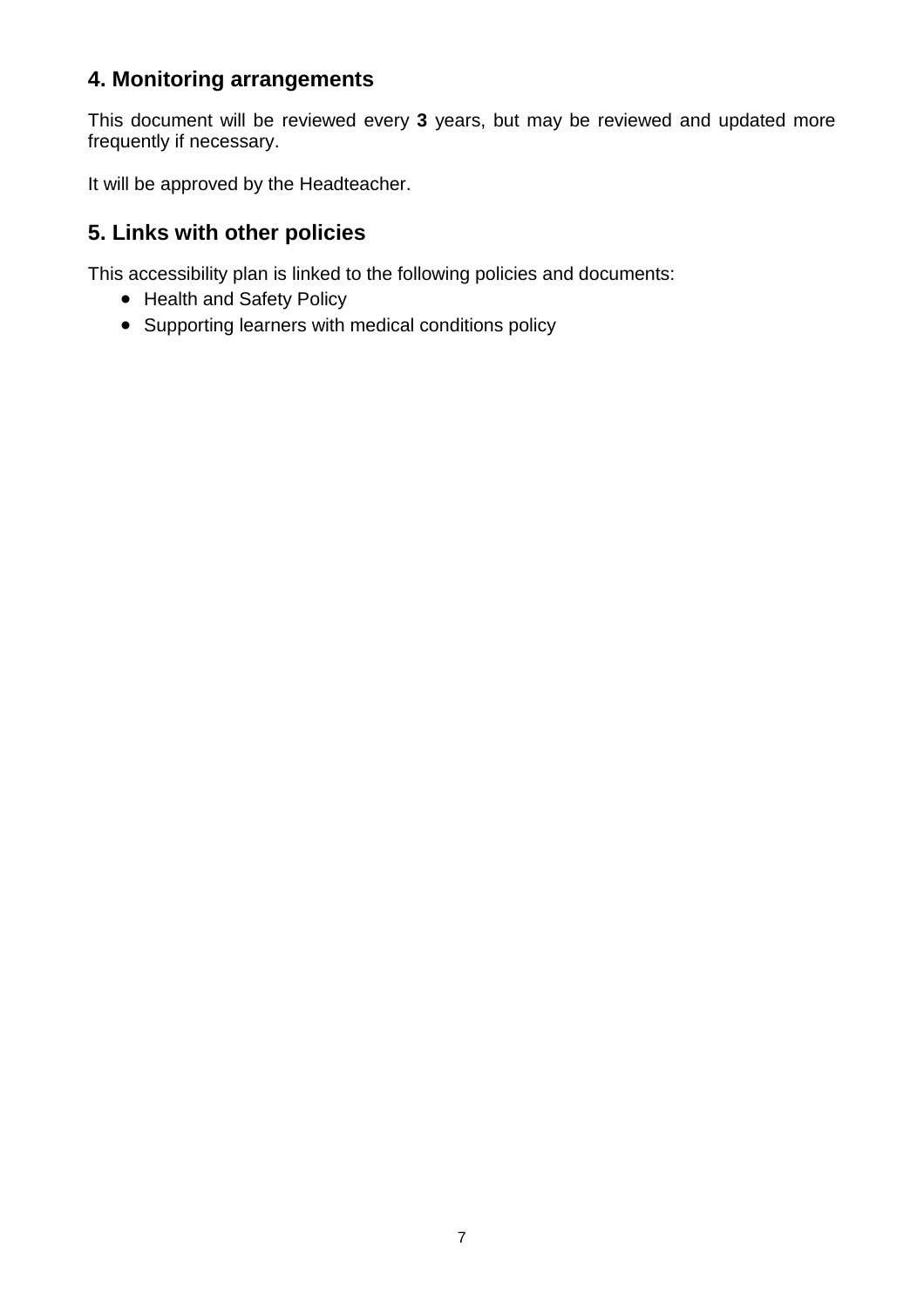# **Appendix 1: Accessibility audit**

| <b>Feature</b>                                | <b>Description</b>                                             | <b>Actions to be taken</b>                                                                                                                                                     | <b>Person</b><br>responsible | Date to<br>complete<br>actions by |
|-----------------------------------------------|----------------------------------------------------------------|--------------------------------------------------------------------------------------------------------------------------------------------------------------------------------|------------------------------|-----------------------------------|
| Entrance doorways all building                | Door thresholds - raised edges                                 | Assess if threshold can be made easier for wheelchair<br>access and implement improvements where possible                                                                      | Site Manager                 | January 2019                      |
| External pathways                             | Concrete and paved pathways<br>around the site - wear and tear | Review state of the external paths around the whole site<br>and implement repairs and improvements where<br>necessary                                                          | Site Manager                 | August 2019                       |
| Ramps and edges                               | Visual warning of uneven<br>surfaces - refresh paint           | Repaint the edges of all steps and ramps, and any other<br>uneven area, which represents a potential trip hazard for a<br>visually impaired individual                         | Site Team                    | August 2018                       |
| Parking bays and car park                     | Disabled parking and restricted<br>areas                       | Refresh and repaint as necessary any safety markings or<br>disabled parking areas of the car parks                                                                             | Site Team                    | August 2018                       |
| External signage                              | Informational signage                                          | Check all signage is clearly visible and not obscured by<br>plant overgrowth or wear and tear or dirt                                                                          | Site Team                    | August 2018                       |
| Automatic door buttons                        | Ensure door buttons operational                                | Test door buttons operational                                                                                                                                                  | Site Team                    | Daily                             |
| Toilets / Disabled Toilets & Hygiene<br>rooms | Hoists, PPE and waste disposal                                 | Monitor and maintain adequate provision of manual<br>handling equipment in support of learner needs. Ensure<br>provision of other consumable resources and hygiene<br>services | Support staff                | As required                       |